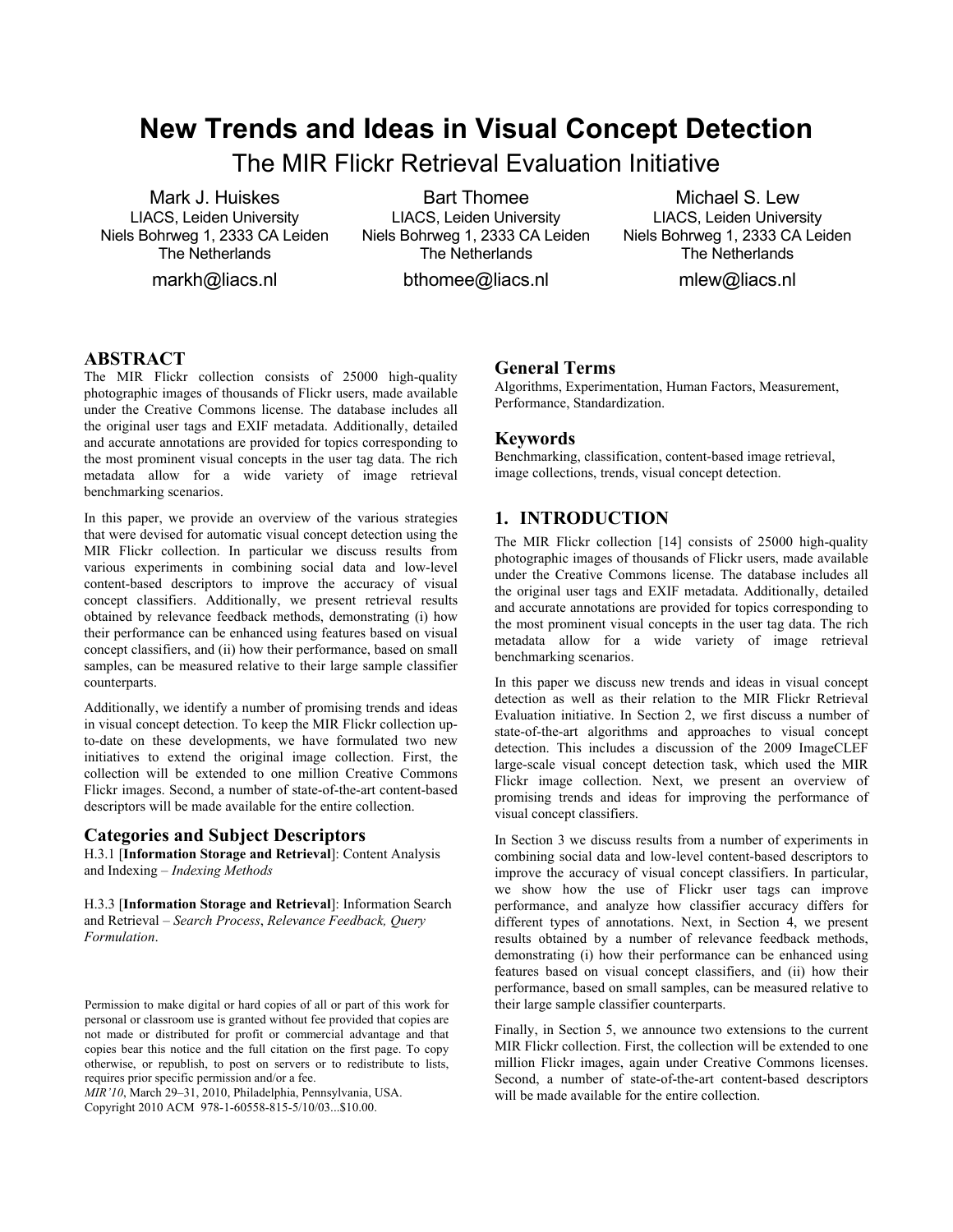#### **2. NEW TRENDS AND IDEAS**

#### **2.1 State-of-the-Art**

The MIR Flickr collection served as the main benchmark collection in the large-scale visual concept detection and annotation task (LS-VCDT) in ImageCLEF 2009. In total 18000 images of the collection were used (5000 for training, 13000 for testing). For this subset, annotations for 53 concepts were obtained. Altogether 19 research groups participated and submitted 73 runs [22].

The team with the best results (ISIS, University of Amsterdam) achieved an average AUC of 84% on their best run [25]. Their approach first determines a codebook of visual words corresponding to SIFT feature clusters in different color spaces. The feature sampling is based on a combination of a spatial pyramid approach and salient point detection, and concept classifiers are obtained by taking the word frequencies as input for an SVM classifier with  $\chi^2$  kernel.

Overall, results on the LS-VCDT task confirm that currently approaches based on visual words obtained by clustering of SIFTlike features achieve the best results for most visual topics. Combinations of local and global features can provide comparable performance results, see for instance [34].

The visual words approach (e.g. [28, 36]) has several possible variations: in feature sampling approaches (dense sampling schemes or interest points), in choice of descriptors (e.g. SIFT, SURF) and color spaces, in how to build the vocabulary (Kmeans, supervised and unsupervised tree-based methods, e.g. [20]), how to assign features to visual words (e.g. by soft assignment, [8]), in the choice of classification method, and in the case of SVMs, in the choice of kernel; [32] presents an interesting overview of trade-offs that can be made between accuracy and speed of computation.

In the following we discuss a number of trends and ideas with the potential to bring us beyond current level of performance.

## **2.2 Massive Data**

Today's near-limitless availability of imagery and image metadata (see also Section 2.3) represents both a challenge and an opportunity. The challenge lies in keeping up with the evergrowing size of our multimedia collections, particularly in offering sufficiently accurate high-level metadata to make these collections searchable. Dealing with very large collections and large numbers of visual concepts has several computational implications, for instance with respect to feasible indexing structures to cluster and access the images; see [2] for a recent discussion. To be able to keep features of a large number of images in memory, we need effective small-size descriptors. In [31] a hierarchical representation scheme is presented that can greatly reduce the size of descriptors, while retaining good discrimination performance; [12] demonstrates the application of a similar size-reduction scheme for visual word-type of features. Part of the solution may also lie in various forms of cloud computing technology that is making it increasingly practical and feasible to scale up computations and is now quickly gaining ground. Interesting opportunities in this direction are offered by open-source projects such as Hadoop MapReduce [4] and HBase (modeled after Bigtable, [6]).

On the other hand, large-scale data can also directly *benefit* visual concept detection. The idea is that rather than designing more intelligent classification algorithms and image representations, we simply use more data. As outlined in for instance [30] the billions of images freely available on the internet provide us with a dense sampling of the visual world. Using this data even very simple classification algorithms can achieve decent classification accuracy.

For benchmarking purposes it is important that, although data and various types of metadata are now easy to come by (see again Section 2.3), *reliable* annotations are still hard and expensive to produce. For the MIR Flickr evaluation we aim to strike a balance in this situation by offering both a reasonable size core set that is annotated in great detail, and a much larger collection of additional imagery with automatically supplied metadata (tags, visual descriptors, EXIF etc.). The extension to the original core set is discussed in Section 5.

Yet another sense in which massive data hold great promise for visual concept detection is in the exploitation of continuous data streams. Using any video streams, it is now easy to feed learning methods with one or several streams of visual data. The timevarying views on the visual concepts, offered by such streams, may turn out to be a crucial step forward compared to learning from static images only. Some further possibilities in this direction are discussed in Section 2.4.

## **2.3 Social Data Analysis**

On social networks (e.g. Facebook) and content-sharing websites (e.g. Flickr and YouTube), image and video content are often accompanied by various forms of metadata like tags, ratings, comments, EXIF data, as well as with information about the uploaders and their social network. These "social data" make that it is now much easier to amass training data for visual concept detection. Also, their strongly subjective nature has great potential to improve the performance of the classic concept detection approaches by complementing the manual concept annotations traditionally used for training.

As shown in for instance [16] and in the current special session ([34], and further on in this paper), the social data, in particular the user tags, can serve directly as image features for learning visual concepts. In particular for topics that are hard to learn with low-level visual descriptors alone, the improvement in classification accuracy is often considerable; see Section 3.

However, it is well known that image labels originating from user tags have a number of problems. Tags supplied for an image often provide an incomplete description of the visual content, focusing mainly on the interest of the user while leaving out many "plain", yet visible, objects. At the same time, and for the same reason, a large proportion of tags may refer to information not directly visible in the image.

This sets an interesting challenge to (i) determine the visual relevance of the tags that are present, (ii) deciding if other tags apply to the image besides the ones that were provided by the user. A recent approach to the former problem is offered, in the context of video sequences, by [33]. In this paper a supervised learning approach is proposed to establish when the tags of a "weakly labeled" video, visually apply to a frame in the sequence. Another basic approach that can be used for both types of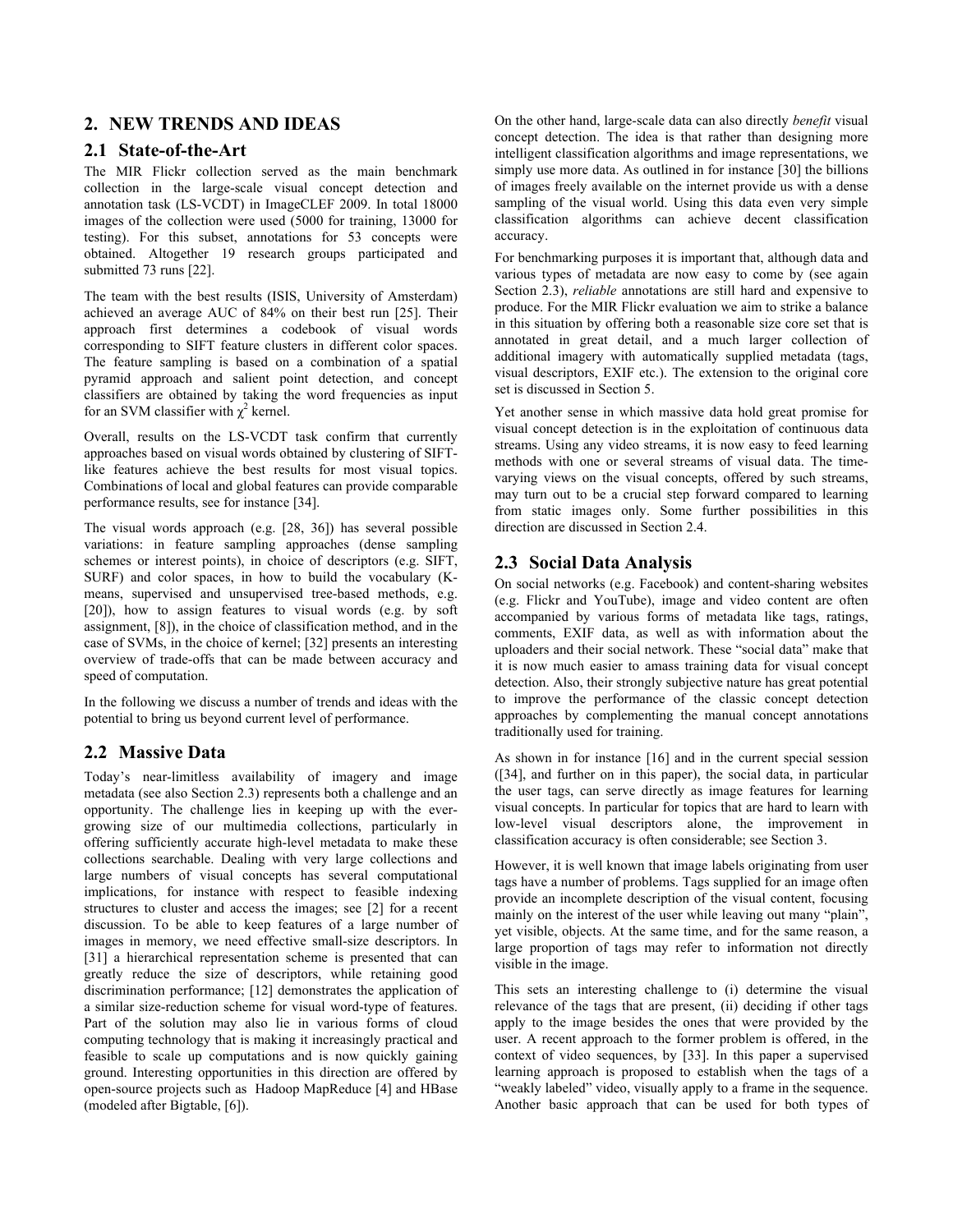problems is to consider the presence of tags in the visual neighbors of tagged images, e.g. [18]. Two papers that have used the MIR Flickr collection to analyze social data are [3], which studies tag set analysis to clarify the precise meaning of tags and the semantic relations between tags based on tag co-occurrence models, and [21], which uses tag networks to provide automatic tag translations.

We consider such analysis of social data as important goals of MIR Flickr: both their direct use in concept detection and their automatic clarification and enrichment. We hope that the extension of its collection with a large set of images, which are described both by automatic visual descriptors and by social data will be an important step in this direction; see Section 5.

Various other sources of data can also serve as training data for visual concept detectors. We mention for instance image labels obtained through annotation games [1], click-through data of search engines (and, similarly, logs of relevance feedback interactions), and finally automatically generated EXIF data. For the latter particularly geo-location data has great potential for clarifying the semantic content of photos.

#### **2.4 Beyond Bags of Features**

The successful bag-of-visual-words approach is limited in its descriptive power by not taking into account the spatial layout of the feature patterns. Nevertheless, it has turned out to be a challenging problem to build representations that can provide a robust improvement of performance. A first idea that consistently outperforms simple bag-of-feature histograms is the use of spatial pyramids of local features [17]. In this approach the image is first partitioned into increasingly fine sub-regions, and next the histograms of local features found inside each sub-region are computed.

Aiming towards more invariant feature representations, further improvement may lie in a hierarchical organization of the visual words themselves. For instance, spatial patterns of low-level visual words can be combined into new intermediate-level visual words. This brings us close to a number of cognition-inspired concept detection mechanisms, such as [27] and [9]. In the latter, using a mixture of Markov chains, also temporal sequences of local features are clustered, corresponding perhaps roughly to learning *sentences* (or at least phrases) of visual words.

Next to these bottom-up approaches to building a more precise and discriminative visual language, also top-down mechanisms might be exploited to further improve performance. Currently, visual concepts are detected largely independently of each other; usually, no attempt is made to combine the resulting labels into a coherent description of the image. An initial attempt to exploit a concept hierarchy and simple concept relations to improve detection performance was part the 2009 LS-VCDT task (see above). Several groups could indeed improve their performance by analyzing label co-occurrence; see [23] for a first analysis of the results.

## **2.5 Benchmarking**

In researching effective algorithms, benchmarking can, and should, never substitute for careful theoretical analysis of benefits and limitations. However, benchmarks do serve as an important reality check. Benchmarking of visual concept detection algorithms has greatly improved over the last decade, with initiatives such as TRECVid [29], ImageCLEF and Pascal VOC [7]. Also freely available annotated image collections such as IAPR TC12 [10] and MIR Flickr have contributed to testing under quite realistic conditions.

Despite these favorable developments, [35] still raises the important concern of measuring how well concept classifiers generalize across domains. The MIR Flickr collection covers a diverse domain of photography; nevertheless, in future additions to our annotation scheme we will take into account their potential for cross-domain evaluation.

One specific goal of the MIR Flickr annotations is to improve benchmarking of retrieval systems based on relevance feedback. Below we will demonstrate a number of interesting relations between benchmarking such systems and visual concept classification.

# **3. VISUAL CONCEPT DETECTION**

In the following, we contribute a number of experiments in combining social data and low-level content-based descriptors to improve the performance of visual concept classifiers. First we describe the MIR Flickr tags and the special structure of its annotations.

## **3.1 MIR Flickr Tags and Annotations**

The MIR Flickr collection supplies all original tag data supplied by the Flickr users; in the collection there are 1386 tags which occur in at least 20 images, with an average total number of 8.94 tags per image. Table 1 lists the most common tags corresponding to concrete visual concepts (colors, seasons and place names were left out).

In [14] we propose a hierarchical annotation procedure that makes it possible to generate consistent and realistic queries at greatly reduced cost. The decrease in annotation effort is mainly realized by reducing the size of the *annotation set*, i.e. the image set that needs to be considered for the annotation of a topic. The method reduces the annotation set while making sure to retain all potentially relevant images in the set.

#### **Table 1. Most common Flickr tags in the MIR Flickr collection corresponding to visual concepts.**

| <b>Tag</b>         | #Images | <b>Tag</b> | #Images |
|--------------------|---------|------------|---------|
| sky                | 845     | people     | 330     |
| water              | 641     | city/urban | 308/247 |
| portrait           | 623     | sea        | 301     |
| night              | 621     | sun        | 290     |
| nature             | 596     | girl       | 262     |
| sunset             | 585     | snow       | 256     |
| clouds             | 558     | food       | 225     |
| flower/flowers     | 510/351 | bird       | 218     |
| beach              | 407     | sign       | 214     |
| landscape          | 385     | car        | 212     |
| street             | 383     | lake       | 199     |
| dog                | 372     | building   | 188     |
| architecture       | 354     | river      | 175     |
| graffiti/streetart | 335/184 | baby       | 167     |
| tree/trees         | 331/245 | animal     | 164     |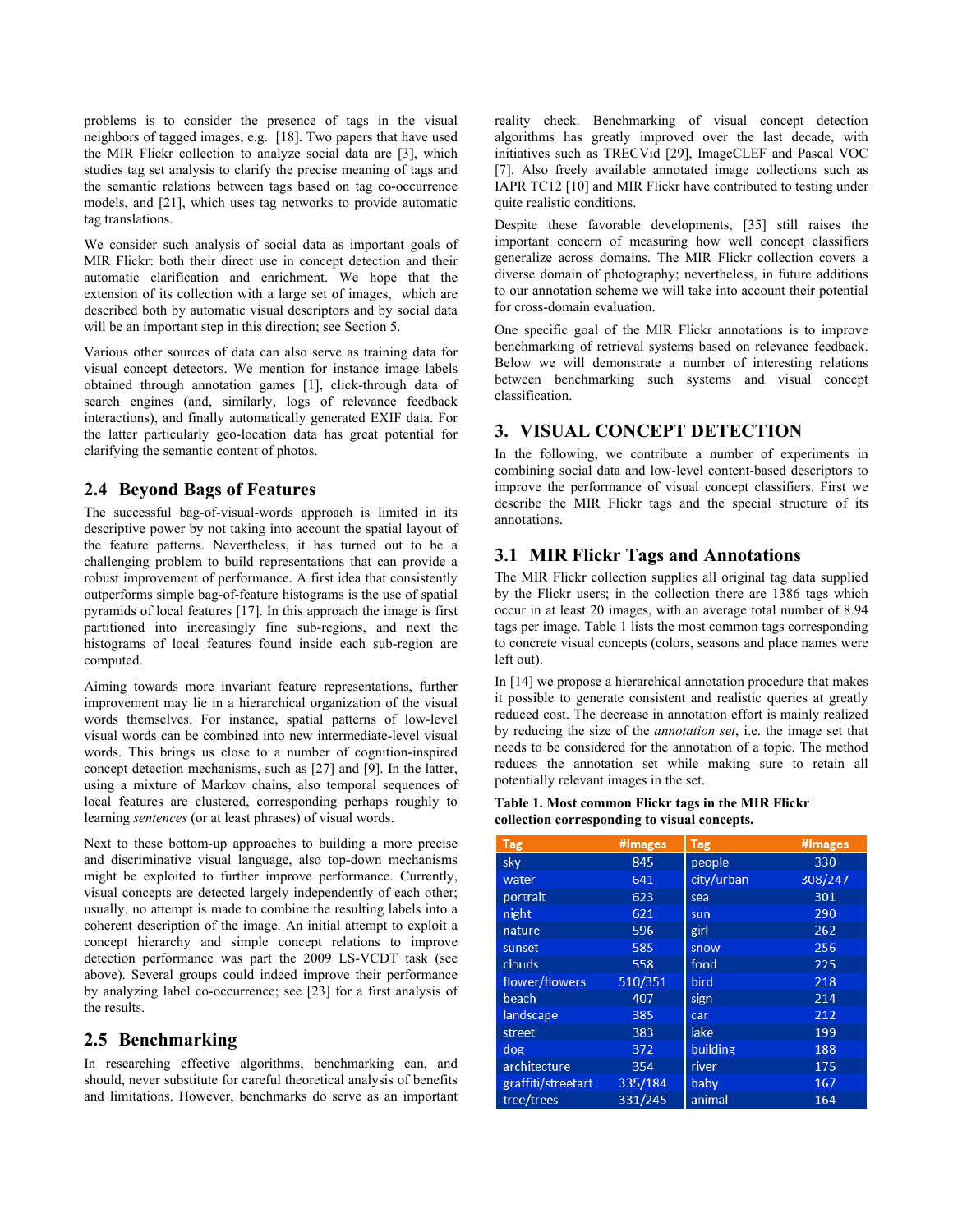This is achieved by building a hierarchical structure of annotation sets, refining the sets along two dimensions:

1. **Abstraction level**: from general to specific categories

The first hierarchy consists of a regular semantic concept hierarchy, branching from general into more specific categories. To reduce annotation cost for subtopics we use the parent topic as annotation set. This is made possible by the orthogonal, relevance, hierarchy.

2. **Relevance level**: from (at least) weakly relevant to strongly relevant

Moving down the second hierarchy we proceed from a very wide interpretation of topic relevance, where images that are even weakly relevant to the topic are already assigned with the topic label, to a more narrow and subjective interpretation of relevance to the topic. Note that by definition, images relevant in this latter, stronger, sense are always also relevant in the weaker sense.

The MIR Flickr annotations were set up with the goal of evaluating the performance of retrieval systems based on *relevance feedback*. Concretely, this means the main annotations should represent so-called "full topic" annotations. These have two main aspects: (i) a topic label is added to an image only when the topic is relevant according to the subjective interpretation of the annotator, and (ii) a single annotator (effectively) annotates the entire collection this way, as opposed to the usual practice where several annotators collaborate on annotating a topic. It turns out that this latter, expensive-seeming, aspect does not mean that the annotator necessarily has to visit all images of the collection.

The top level topics used were chosen to cover many interesting topics as proper subtopics. They also have a large overlap with the most common Flickr tags in the collection. See Tables 1 and 2.

Concretely, the annotation process is divided into two main stages. First, we need a relatively costly stage, referred to as the pre-annotation stage, in which all concepts are interpreted in the wide sense described above. This stage proceeds down the semantic hierarchy. It is performed by an initial group of annotators who perform the hard work to realize a much lowereffort second annotation stage. In this second, subjective, stage, follow the actual topic annotations, where many annotators can provide their own personal interpretation of the topic.

In the pre-annotation stage all images are identified that annotators in the second stage might potentially, and reasonably, find relevant to the topic or its subtopics. For this reason, we refer to these pre-annotations as *potential* labels. To receive a label the topic does not need to appear prominently: it is sufficient when it is visible or applicable at least to some extent. In this way the potential labels act as a greatest common denominator for the concept, allowing the resulting images to serve as annotation set for both the individual subjective interpretations of the topic, and for the annotation of concepts deeper in the hierarchy. For the purpose of creating ground truth for testing queries, the preannotation stage is sufficiently objective to require only a single main annotation round. However, preferably one or more additional rounds would repeat the effort to correct for oversights and errors of the original annotators.

In the second stage we first proceed by letting individual annotators provide their interpretation of the main topics of the

**Table 2. Current MIR Flickr topics. The listed numbers indicate the fraction (in percents) of images in the collection that have been annotated with the corresponding topic. The first fraction represents the potential labels, the second fraction the regular annotations (see text). Missing numbers correspond to annotations in progress.** 

| <b>General Topic</b> | Occurrence (%)  |     | <b>Subtopics</b>        | Occurrence (%) |     |
|----------------------|-----------------|-----|-------------------------|----------------|-----|
| sky                  | 32 <sub>2</sub> |     | clouds                  | 15             | 5.4 |
| water                | 13              |     | sea/ocean               | 5.2            | 0.9 |
|                      |                 |     | river                   | 3.6            | 0.6 |
|                      |                 |     | lake                    | 3.6            |     |
| people               | 41              | 13  | portrait                | 16             | 15  |
|                      |                 |     | male                    | 24             | 15  |
|                      |                 |     | female                  | 25             | 16  |
|                      |                 |     | baby                    | 10             | 4.6 |
| night                | 11              | 2.7 |                         |                |     |
| plant life           | 35              |     | tree                    | 19             | 2.7 |
|                      |                 |     | flower                  | 7.3            | 4.3 |
| animals              | 13              |     | dog                     | 2.7            | 2.4 |
|                      |                 |     | bird                    | 3.0            | 1.9 |
| man-built            | 40              |     | architecture city/urban |                |     |
| <b>structures</b>    |                 |     | building house          |                |     |
|                      |                 |     | bridge road/street      |                |     |
| sunset               | 8.5             |     |                         |                |     |
| indoor               | 33              |     |                         |                |     |
| transport            | 12              |     | car                     | 4.7            | 1.5 |
| food                 | 4.0             |     |                         |                |     |

hierarchy, considering only images with the corresponding potential label. Interpretations may range from quite wide to very narrow and specific. A useful approach is to first interpret the topic in a general sense, selecting only images in which the topic is considered to be saliently present. Subsequently, ground truth for a large number of additional queries can be generated by choosing more specific subtopics, e.g. for the sea topic, we can take tropical-sea, sea-at-sunset, sea-only as additional subtopics. Especially the annotation of these latter specific annotations can typically be obtained with very little effort.

The currently available annotations are summarized in Table 2, together with their occurrence rates. In particular the number of regular annotations will be extended according to the scheme described above.

Additional annotations are available from the ImageCLEF 2009 LS-VCDT task at http://imageclef.org/2009/PhotoAnnotation. Also these annotations will be extended, possibly by means of the Amazon Mechanical Turk, see [24].

## **3.2 Image Representation**

For the image classification and relevance feedback tests we combined the following five sets of image features. Adding local features is left to future work.

1. **HMMD Color Histogram** descriptor. The non-uniform quantization of the HMMD color space is similar to that of the MPEG-7 color structure descriptor (CSD, [19]). Based on its difference variable the color space is divided into five subspaces; for each subspace a customized number of hue and sum levels are selected. The hue quantization was tailored to make the hue bins correspond closely to main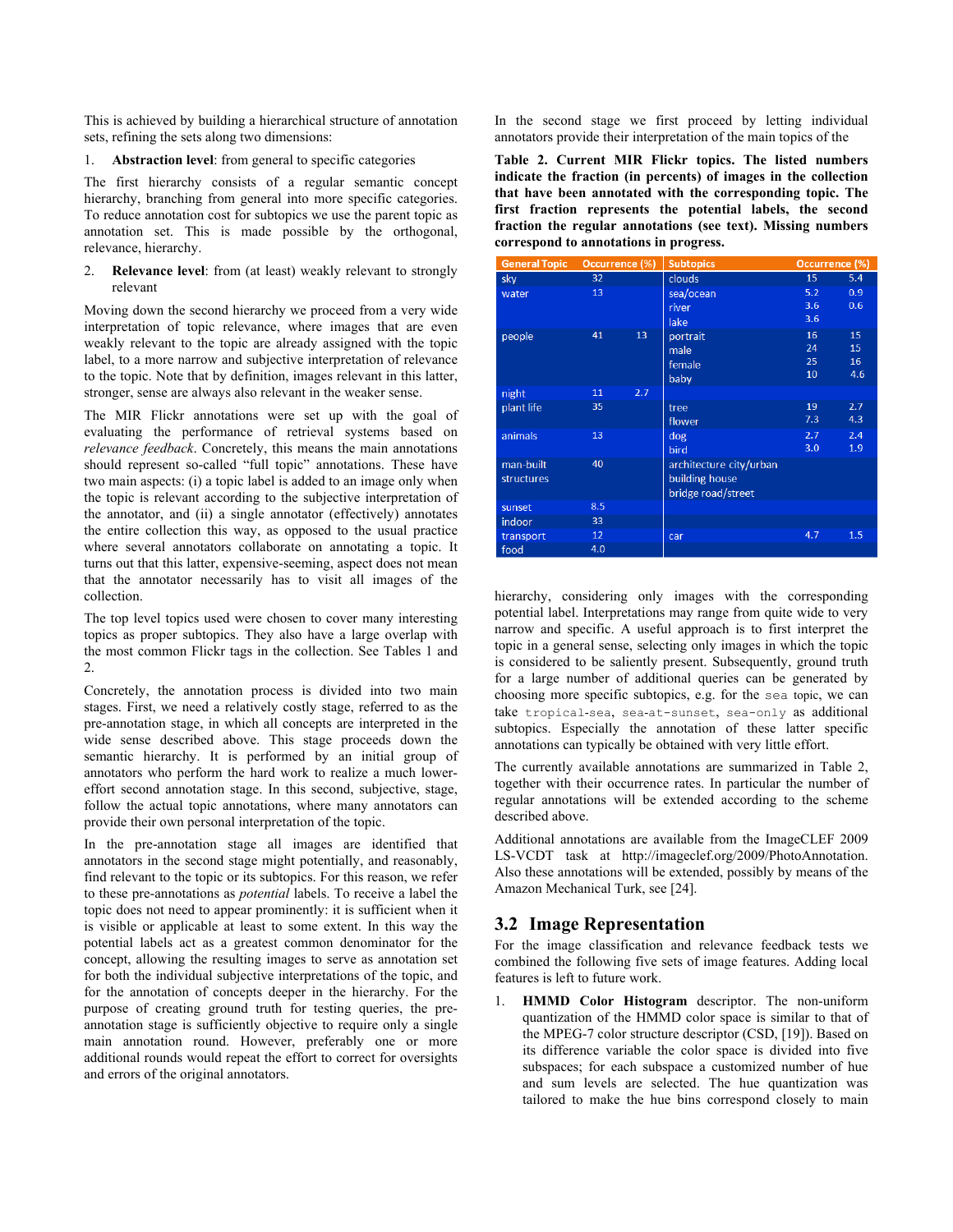color names. The histogram is extended by grouping elementary bins by hue, difference (similar to saturation) and sum (similar to intensity).

- 2. **Spatial Color Mode** descriptor. Based on the same HMMD color space quantization as the previous descriptor, this histogram describes the spatial occurrence of dominant colors. The dominant colors are determined by counting only pixels which colors occupy at least 30% of 15x15 pixel structuring elements. The spatial occurrence is measured by splitting each bin based on 3 horizontal and 3 vertical image sections. Again the histogram is extended by lumping bins over the color dimensions and image sections.
- 3. **MPEG-7 Edge Histogram** descriptor (EHD, [19]). This descriptor captures the spatial distribution and orientation of edges by grouping of local edge direction histograms.
- 4. **MPEG-7 Homogeneous Texture** descriptor (HTD, [19]). The features are obtained by first filtering images with a bank of orientation and scale sensitive filters, and computing the mean and standard deviation of the filtered outputs in the

frequency domain. An extended histogram is obtained by summing over orientations and scales. In our experiments the standard deviation features for the individual outputs were not used.

5. **Flickr tags**. See also below. A set consisting of 293 binary features corresponding to Flickr tags of visual concepts. Each selected tag is associated with at least 50 images in the MIR Flickr collection.

Including the Flickr tags, this adds up to a total of 2341 features per image.

#### **3.3 Tags As Features**

Figure 1 compares the classification accuracy between classifiers based on low-level features only (Set 1-4 above), and classifiers that additionally use the Flickr tags (Set 5 above) as features.

The classifiers were trained on the 24 potential labels, and 14 regular (subjective) annotations. The mean average precision (MAP) is obtained using 5-fold cross-validation on training sets

| Topic      | LDA                               |              | <b>SVM</b>                                             |              | Topic        | LDA |              | <b>SVM</b> |              |
|------------|-----------------------------------|--------------|--------------------------------------------------------|--------------|--------------|-----|--------------|------------|--------------|
| sky        | and the state of the state of the | 74.9<br>80.0 | <b>The Committee of the Committee of the Committee</b> | 77.5<br>82.3 | water        |     | 35.7<br>57.5 |            | 44.8<br>52.7 |
| ni ght     |                                   | 51.5<br>61.5 |                                                        | 55.4<br>58.8 | night (r)    |     | 25.2<br>42.0 |            | 39.0<br>45.0 |
| people     |                                   | 62.8<br>73.1 |                                                        | 63.1<br>74.8 | people (r)   |     | 54.4<br>66.4 |            | 55.8<br>56.5 |
| plant_life |                                   | 64.2<br>70.3 |                                                        | 68.7<br>69.1 | animals      |     | 26.8<br>53.7 |            | 27.8<br>53.1 |
| structures |                                   | 61.5<br>70.9 |                                                        | 62.6<br>69.5 | sunset       |     | 42.0<br>52.8 |            | 58.8<br>61.3 |
| indoor     |                                   | 58.2<br>66.3 |                                                        | 60.5<br>68.3 | transport    |     | 25.2<br>41.1 |            | 29.8<br>36.9 |
| clouds     |                                   | 57.7<br>65.1 |                                                        | 65.1<br>69.5 | clouds (r)   |     | 44.5<br>52.8 |            | 51.1<br>43.4 |
| sea        |                                   | 25.5<br>47.7 |                                                        | 36.6<br>52.9 | sea (r)      |     | 9.1<br>19.7  |            | 12.6<br>20.1 |
| river      |                                   | 13.0<br>31.7 |                                                        | 17.9<br>15.8 | river (r)    |     | 6.9<br>13.4  |            | 10.2<br>10.9 |
| food       |                                   | 19.6<br>43.9 |                                                        | 29.3<br>30.8 | lake         |     | 13.9<br>25.8 |            | 18.8<br>20.7 |
| portrait   |                                   | 43.2<br>54.3 |                                                        | 49.3<br>48.0 | portrait (r) |     | 42.9<br>54.1 |            | 49.3<br>55.8 |
| male       |                                   | 35.6<br>43.4 |                                                        | 40.7<br>41.3 | male(r)      |     | 26.7<br>35.4 |            | 29.4<br>33.5 |
| female     |                                   | 40.4<br>49.4 |                                                        | 46.1<br>46.5 | female (r)   |     | 34.2<br>45.4 |            | 38.9<br>45.1 |
| baby       |                                   | 6.9<br>28.5  |                                                        | 8.4<br>20.0  | baby (r)     |     | 6.6<br>30.8  |            | 8.8<br>16.5  |
| tree       |                                   | 43.4<br>51.5 |                                                        | 51.4<br>55.9 | tree (r)     |     | 14.4<br>34.2 |            | 20.5<br>32.1 |
| flower     |                                   | 30.1<br>56.0 |                                                        | 46.9<br>48.0 | flower (r)   |     | 31.8<br>62.3 |            | 51.9<br>71.7 |
| dog        |                                   | 10.8<br>62.1 |                                                        | 15.5<br>60.7 | dog (r)      |     | 11.2<br>66.3 |            | 15.6<br>64.1 |
| bird       |                                   | 9.7<br>42.6  |                                                        | 12.8<br>44.3 | bird (r)     |     | 9.6<br>50.0  |            | 12.9<br>52.0 |
| car        |                                   | 14.2<br>29.7 | $\mathcal{L}(\mathcal{A})$                             | 17.9<br>33.9 | car (r)      |     | 12.2<br>38.9 |            | 22.7<br>43.4 |

**Figure 1. Comparison of mean average precision (MAP) for classification with and without Flickr user tags, for two classifiers (LDA and SVM). Topics are the 24 pre-annotations, and 14 regular annotation topics (marked with (r)), see text. The red bars display performance of classifiers trained and tested on low-level visual features only. The green bars display performance of classifiers trained and tested on the same features together with the Flickr tag features.**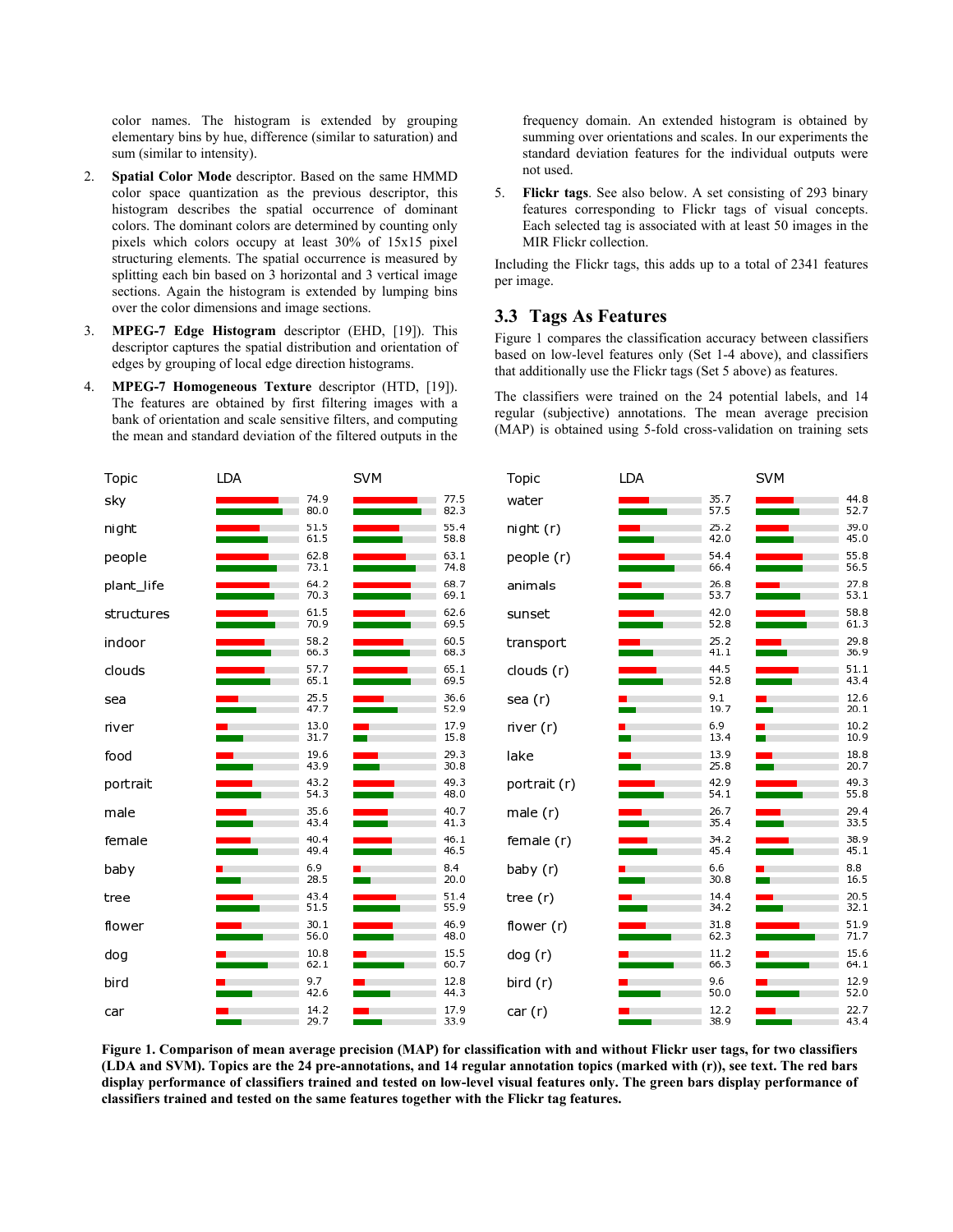of 15000 images and test sets of 10000 images. Results are shown for two classification methods: a linear discriminant classifier (LDA) and a support vector machine classifier (SVM) with RBF kernel. The SVM classifications (C-SVM) were obtained using LIBSVM [5]. Values for the C (cost) and  $\gamma$  (RBF) parameters were selected using subsets of 1000 images of the 15000 training images.

As can be observed in Figure 1, the inclusion of the tags as features often greatly improves classification accuracy, in particular for topics that have relatively low accuracy when using the low-level features only.

#### **3.4 Patterns in Topic Accuracy**

Figure 2 shows the classifier accuracy in greater detail. It is interesting to observe that although the SVM classifiers generally give higher precision $@50$  values, their MAP values are quite similar to the LDA values. The LDA classifiers, however, have a great advantage in both ease of computation (e.g. no parameter selection required), and time and storage required for classification. Classification by LDA amounts to projection on a single discriminant direction vector, whereas the SVMs require a

much more expensive combination of, generally many, support vectors.

Figure 2 also allows us to compare the performance differences between the pre-annotations (potential labels) and the regular annotations (with (r)). For some topics, often corresponding to somewhat "scenic" concepts (e.g. night, clouds, sea, river), classification performance degrades when we go from wide weak relevance- interpretations to the more subjective - strong relevance - interpretations. For other categories, often corresponding mostly to foreground objects (e.g. portrait, baby, flower, bird, car) performance stays more or less the same or even improves for the more subjective interpretations.

A possible explanation that is consistent with the results presented here consists of an interaction of two competing effects. On the one hand the, wide-interpretation, pre-annotations are more visually consistent and thus easier to learn because their labeling does not depend on the personal interpretation and preference of the annotator. For instance, by his subjective interpretation an annotator might select mainly cloud images which for some reason or other appear "crisp" to him, while ignoring many images of the more plain-clouded-sky variety.

| Topic      | MAP                      |              |                                | prec@50       |              | MAP             |              | prec@50 |              |
|------------|--------------------------|--------------|--------------------------------|---------------|--------------|-----------------|--------------|---------|--------------|
| sky        |                          | 80.0<br>82.3 |                                | 87.6<br>100.0 | water        |                 | 57.5<br>52.7 |         | 89.6<br>89.6 |
| ni ght     |                          | 61.5<br>58.8 |                                | 83.2<br>89.6  | night(r)     |                 | 42.0<br>45.0 |         | 62.8<br>68.8 |
| people     |                          | 73.1<br>74.8 |                                | 79.2<br>99.6  | people (r)   |                 | 66.4<br>56.5 |         | 79.6<br>72.4 |
| plant_life |                          | 70.3<br>69.1 |                                | 83.6<br>96.4  | animals      |                 | 53.7<br>53.1 |         | 86.0<br>96.8 |
| structures | <b>Contract Contract</b> | 70.9<br>69.5 | and the company of the company | 81.2<br>94.0  | sunset       | <b>Contract</b> | 52.8<br>61.3 |         | 84.8<br>98.0 |
| indoor     |                          | 66.3<br>68.3 |                                | 60.4<br>89.2  | transport    |                 | 41.1<br>36.9 |         | 80.0<br>76.0 |
| clouds     |                          | 65.1<br>69.5 |                                | 87.6<br>99.2  | clouds (r)   |                 | 52.8<br>43.4 |         | 77.6<br>69.6 |
| sea        |                          | 47.7<br>52.9 |                                | 82.0<br>91.2  | sea (r)      |                 | 19.7<br>20.1 |         | 32.8<br>28.8 |
| river      |                          | 31.7<br>15.8 |                                | 74.8<br>26.0  | river (r)    |                 | 13.4<br>10.9 |         | 20.0<br>12.4 |
| food       |                          | 43.9<br>30.8 |                                | 86.0<br>66.8  | lake         |                 | 25.8<br>20.7 |         | 59.2<br>40.0 |
| portrait   |                          | 54.3<br>48.0 |                                | 78.0<br>76.4  | portrait (r) |                 | 54.1<br>55.8 |         | 78.0<br>89.6 |
| male       |                          | 43.4<br>41.3 |                                | 60.0<br>58.8  | male(r)      |                 | 35.4<br>33.5 |         | 58.8<br>61.2 |
| female     |                          | 49.4<br>46.5 |                                | 70.4<br>68.0  | female (r)   |                 | 45.4<br>45.1 |         | 73.6<br>75.6 |
| baby       |                          | 28.5<br>20.0 |                                | 60.8<br>39.6  | baby (r)     |                 | 30.8<br>16.5 |         | 42.0<br>20.4 |
| tree       |                          | 51.5<br>55.9 |                                | 78.8<br>94.4  | tree $(r)$   |                 | 34.2<br>32.1 |         | 57.2<br>64.4 |
| flower     |                          | 56.0<br>48.0 |                                | 92.4<br>96.0  | flower (r)   |                 | 62.3<br>71.7 |         | 86.0<br>98.4 |
| dog        |                          | 62.1<br>60.7 |                                | 95.6<br>96.8  | dog (r)      |                 | 66.3<br>64.1 |         | 94.4<br>92.8 |
| bird       |                          | 42.6<br>44.3 |                                | 92.4<br>94.8  | bird (r)     |                 | 50.0<br>52.0 |         | 89.2<br>88.8 |
| car        |                          | 29.7<br>33.9 | ٠                              | 73.2<br>86.8  | car (r)      |                 | 38.9<br>43.4 |         | 72.4<br>75.2 |

**Figure 2. Mean average precision (MAP) and precision@50 for the current MIR Flickr topics. The top bars display performance for the LDA classifiers; the bottom bars display performance for the SVM classifiers.**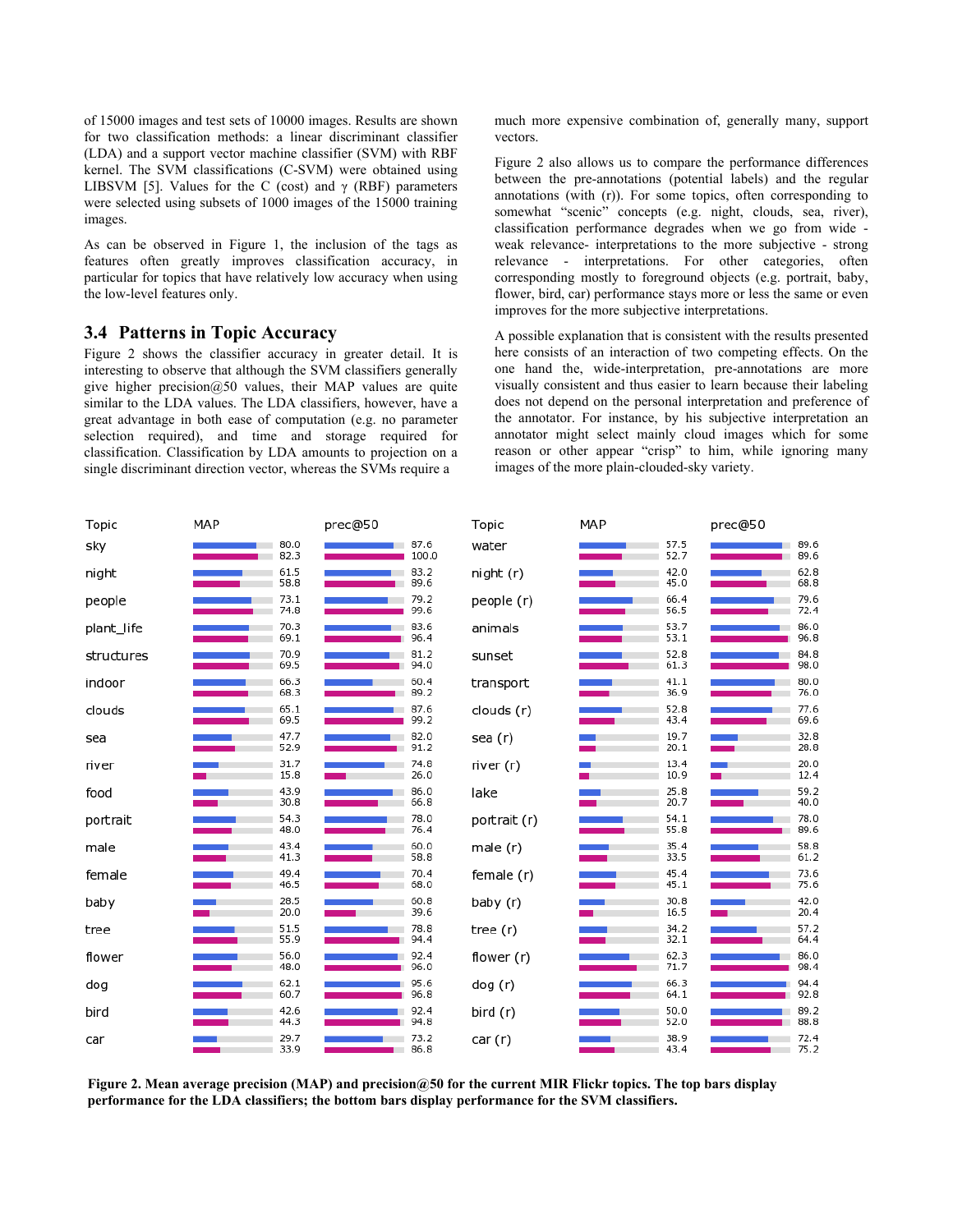On the other hand, the subjective interpretation annotations may actually become more visually consistent due to a second effect that mostly images are selected where the concept is visually prominent. For example for the flower concept, the preannotations will contain many images where flowers are in the background, whereas the regular subjective annotations will consist to a large extent of images with a large flower at the center.

In general, the effect of a subjective concept interpretation on the visual consistency of the resulting topic can of course go either way.

#### **4. RELEVANCE FEEDBACK**

In the following we demonstrate two interesting relations between visual concept classifiers and image retrieval by relevance feedback. First, we show that features based on the output of classifiers trained on the pre-annotations, can greatly benefit relevance feedback accuracy for queries for more subjective concept interpretations. Second, we show how relevance feedback accuracy on a given topic can be measured relative to the performance of a visual concept classifier for the same topic, following the guidelines of [15].

Figure 3 shows precision-recall (PR) curves obtained by two RF methods for 4 annotated topics, representing ground truth corresponding to subjective interpretation of the topic by a single annotator (see section 2). The methods shown are aspect-based relevance learning (ARL, [13]) and SVM-based RF (using an RBF kernel function). The precision-recall curves are averages over 50 runs per method per class. In each run, 5 random positive examples were taken from the target class. For the SVM method also 10 negative examples were randomly selected. Results are shown for two feature sets. The first set consists of the features described above in Section 3.2. The results for this set are (despite the inclusion of the Flickr tag features) labeled as "low-level". In the second set, labeled "high-level", we have added binary features corresponding to classifier predictions for the preannotations. These allow us to investigate if adding features representing a wide interpretation of a topic can assist in better learning of the more specific and personal interpretations of the regular topic annotations. We can observe that for learning by relevance feedback, performance is indeed greatly enhanced. For regular classification (with cross-validation on the entire ground truth) it turns out that adding these features has little to no effect on performance. Note that only the LDA classifier predictions were used as features, as their SVM counterparts are expected to



**Figure 3. RF performance for 4 topics (a) dog on grass, (b) dog, (c) flower, (d) bird. See topic (a) for the legend. Topic (a) is not yet included in the standard MIR Flickr topics. The blue graphs correspond to RF by aspect-based relevance learning; the red graphs correspond to RF by support vector machines; the green graph shows the mean precision-recall for the best known classifier, see text.**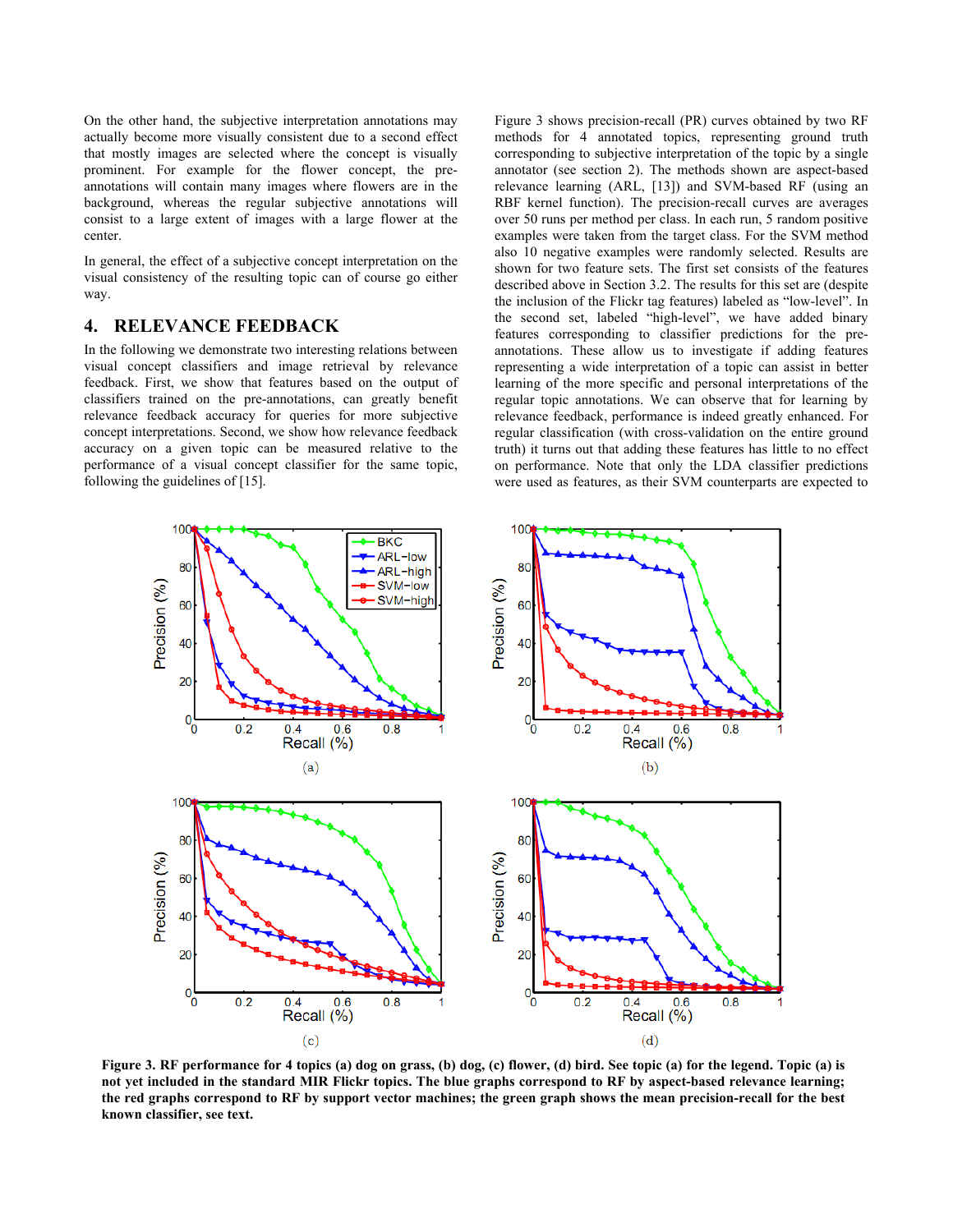suffer too much from memorizing the training data. The binary features are obtained from the classifier output by thresholding the discriminant projection values at different recall levels.

Also shown are the PR-curves corresponding to topic classifiers with best known performance (MAP) based on cross-validation on the full collection training on 15000 images instead of the small set of feedback examples. The curve is labeled as best known classifier (BKC). In an upcoming paper we further discuss and demonstrate the benefits of measuring RF precision relative to best known classifier precision. See also [15].

# **5. EXTENSIONS TO MIR FLICKR**

## **5.1 Image Collection and Descriptors**

Given the new trends and ideas sketched in Section 2, MIR Flickr will be extended in two main ways. The collection will be extended to one million images and will be made available together with pre-computed content-based visual descriptors.

The original MIR Flickr collection consists of 25000 fully annotated images. This paper announces the extension of the original core collection to one million images. The new images are obtained in the same way as the original images, and all images are made available under a Creative Commons Attribution Licence<sup>1</sup>. To obtain high quality photography, the images are also selected based on their Flickr interestingness score, see [14]. Note that the new images are not manually annotated like the core set of 25000 images, but all original Flickr user tag data, as well as the EXIF metadata, are made available.

In order to make it convenient to exploit the tagging data for visual concept detection, we additionally supply a number of content-based image features for the entire set of one million images. The following content-based descriptors are made available: the MPEG-7 Edge Histogram and Homogeneous Texture descriptors [19], and the color descriptor described in [26]. The latter descriptor, discussed above in Section 2.1, has also proven very effective in the TRECVid 2008 video retrieval benchmark, and the PASCAL VOC 2008 competition. More details can be found at http://colordescriptors.com.

# **5.2 Distribution**

The extended image collection and image representation data are made available in a number of ways. All original images are made available through BitTorrent. Since, for many, the full collection may prove too large to download, we also provide 64x64 pixel jpeg-thumbnails. Separate downloads are provided for the various types of metadata: the Flickr user tags, EXIF fields, and contentbased visual features.

Further details, e.g. on the settings of the feature computations, and download instructions are on http://mirflickr.liacs.nl.

# **6. CONCLUSION**

In this paper we have reviewed the recent developments in the MIR Flickr evaluation initiative. We have shown that the current collection offers a rich ground for experimentation on combining

 $\overline{a}$ 

automatic content-based image descriptors and social metadata to improve the accuracy of visual concept classifiers.

We have also identified a number of promising trends and ideas in visual concept detection. To keep the MIR Flickr collection up-todate on these developments, we have formulated two new initiatives to extend the original image collection. First, the collection will be extended to one million Creative Commons Flickr images. The additional images will again be made available with all original user tags. Second, a number of state-of-the-art content-based descriptors will be made available for the entire collection of images.

# **7. ACKNOWLEDGMENTS**

Leiden University and NWO BSIK/BRICKS supported this research under grant #642.066.603.

# **8. REFERENCES**

- [1] Von Ahn, L. and Dabbish, L. 2004. Labeling images with a computer game. In *Proceedings of the SIGCHI Conference on Human Factors in Computing Systems* (Vienna, Austria, April 24 - 29, 2004). CHI '04. ACM, New York, NY, 319- 326. DOI= http://doi.acm.org/10.1145/985692.985733
- [2] Aly, M., Welinder P., Munich, M. and Perona, P. 2009. Scaling Object Recognition: Benchmark of Current State of the Art Techniques. In *First IEEE Workshop on Emergent Issues in Large Amounts of Visual Data, IEEE International Conference on Computer Vision (ICCV) 2009*, Kyoto, Japan.
- [3] Angeletou, S., Sabou, M., and Motta, E. 2009. Improving Folksonomies using Formal Knowledge: A Case Study on Search, *4th Asian Semantic Web Conference*, Shanghai, China.
- [4] Borthaku, D. 2007. The Hadoop distributed file system: Architecture and design. From: lucene.apache.org/hadoop.
- [5] Chang, C.-C. and Lin, C.-J. 2001. *LIBSVM: a library for support vector machines*.
- [6] Chang, F., Dean, J., Ghemawat, S., Hsieh, W. C., Wallach, D. A.,Burrows, M., Chandra, T., Fikes, A., and Gruber, R. E. 2006. Bigtable: A distributed storage system for structured data. *Seventh Symposium on Operating System Design and Implementation (OSDI)*.
- [7] Everingham, M., Zisserman, A., Williams, C. K. I., & Van Gool, L. 2006. The Pascal Visual Object Classes Challenge 2006 (VOC 2006) results (Technical report).
- [8] Van Gemert, J.C., Veenman, C.J., Smeulders, A.W.M., Geusebroek, J-.M. 2010. Visual Word Ambiguity. *IEEE Transactions on Pattern Analysis and Machine Intelligence* (in press).
- [9] George, D. and Hawkins, J. 2009. Towards a mathematical theory of cortical micro-circuits. *PLoS computational biology*, Vol. 5, No. 10, e1000532.
- [10] Grubinger, M., Clough, P.D., Müller, H. and Deselaers, T. 2006. The IAPR Benchmark: A New Evaluation Resource for Visual Information Systems, *International Conference on Language Resources and Evaluation*, Genoa, Italy.

<sup>1</sup> http://creativecommons.org/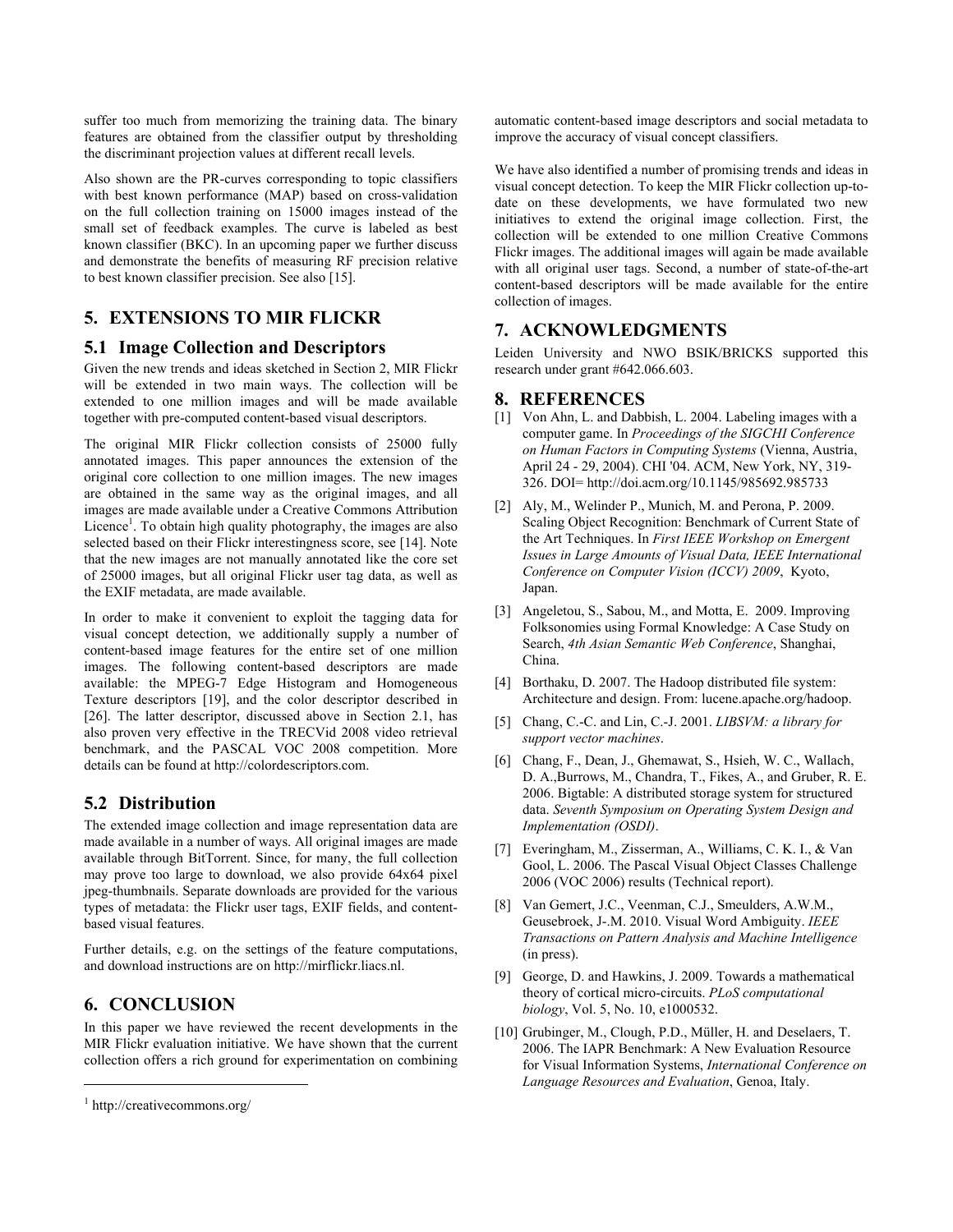- [11] Hare, J.S and Lewis, P.H. 2010. Automatically Annotating the MIR Flickr Dataset. In *Proceedings of the 2nd ACM international Conference on Multimedia information Retrieval* (MIR '10).
- [12] Hörster, E. and Lienhart, R. 2008. Deep networks for image retrieval on large-scale databases. In *Proceeding of the 16th ACM international Conference on Multimedia* (Vancouver, British Columbia, Canada, October 26 - 31, 2008). MM '08. ACM, New York, NY, 643-646. DOI= http://doi.acm.org/10.1145/1459359.1459449
- [13] Huiskes, M.J. 2006. Image Searching and Browsing by active aspect-based relevance learning. In *Proceedings of CIVR06,* LNCS 4071, 211-220. Springer.
- [14] Huiskes, M.J. and Lew, M. S. 2008. The MIR Flickr retrieval evaluation. In *Proceeding of the 1st ACM international Conference on Multimedia information Retrieval* (Vancouver, British Columbia, Canada, October 30 - 31, 2008). MIR '08. ACM, New York, NY, 39-43. DOI= http://doi.acm.org/10.1145/1460096.1460104
- [15] Huiskes, M. J. and Lew, M. S. 2008. Performance evaluation of relevance feedback methods. In *Proceedings of the 2008 international Conference on Content-Based Image and Video Retrieval* (Niagara Falls, Canada, July 07 - 09, 2008). CIVR '08. ACM, New York, NY, 239-248. DOI= http://doi.acm.org/10.1145/1386352.1386387
- [16] Huiskes, M.J. and Lew, M.S. 2009. Hierarchical Annotation for Large Image Collections, *Theseus/ImageCLEF workshop on visual information retrieval evaluation*, Corfu, Greece.
- [17] Lazebnik, S., Schmid, C., and Ponce, J. 2006. Beyond Bags of Features: Spatial Pyramid Matching for Recognizing Natural Scene Categories. In *Proceedings of the 2006 IEEE Computer Society Conference on Computer Vision and Pattern Recognition - Volume 2* (June 17 - 22, 2006). CVPR. IEEE Computer Society, Washington, DC, 2169-2178. DOI= http://dx.doi.org/10.1109/CVPR.2006.68
- [18] Li, X., Snoek, C. G., and Worring, M. 2008. Learning tag relevance by neighbor voting for social image retrieval. In *Proceeding of the 1st ACM international Conference on Multimedia information Retrieval* (Vancouver, British Columbia, Canada, October 30 - 31, 2008). MIR '08. ACM, New York, NY, 180-187. DOI= http://doi.acm.org/10.1145/1460096.1460126
- [19] Manjunath, B.S., Ohm, J., Vasudevan, V.V. and Yamada, A. 1998. Color and texture descriptors. *IEEE Transactions on Circuits and Systems for Video Technology*, 11:703–715.
- [20] Moosmann, F., Nowak, E. and Jurie, F. 2008. Randomized clustering forests for image classification. *IEEE Transactions on Pattern Analysis and Machine Intelligence* 9:1632–1646.
- [21] Noh, T., Park, S., Yoon, H., Lee, S., and Park, S. 2009. An automatic translation of tags for multimedia contents using folksonomy networks. In *Proceedings of the 32nd international ACM SIGIR Conference on Research and Development in information Retrieval* (Boston, MA, USA, July 19 - 23, 2009). SIGIR '09. ACM, New York, NY, 492- 499. DOI= http://doi.acm.org/10.1145/1571941.1572026
- [22] Nowak, S. and Dunker, P. 2009. Overview of the CLEF 2009 Large Scale - Visual Concept Detection and Annotation Task. In *CLEF working notes 2009*, Corfu, Greece.
- [23] Nowak, S. and Dunker, P. 2010. Performance measures for multilabel evaluation. In *Proceedings of the 2nd ACM international Conference on Multimedia information Retrieval* (MIR '10).
- [24] Nowak, S. 2010. Reliable Annotations via Crowdsourcing? In *Proceedings of the 2nd ACM international Conference on Multimedia information Retrieval* (MIR '10).
- [25] Van de Sande, K.E.A., Gevers, T. and Smeulders, A.W.M. 2009. The University of Amsterdam's Concept Detection System at ImageCLEF 2009. *CLEF working notes 2009*, Corfu, Greece.
- [26] Van de Sande, K.E.A., Gevers, T. and Snoek, C.G.M. 2010. Evaluating Color Descriptors for Object and Scene Recognition, *IEEE Transactions on Pattern Analysis and Machine Intelligence* (in press).
- [27] Serre, T., Wolf, L. Bileschi, S., Riesenhuber, M. and Poggio, T. 2007. Robust Object recognition with cortex-like mechanisms. *IEEE Transactions on Pattern Analysis and Machine Intelligence* 29(3), 411–426.
- [28] Sivic, J. and Zisserman, A. 2003. Video Google: A text retrieval approach to object matching in videos. In *IEEE International Conference on Computer Vision (ICCV)*, 1470– 1477.
- [29] Smeaton, A. F., Over, P., and Kraaij, W. 2006. Evaluation campaigns and TRECVid. In *Proceedings of the 8th ACM international Workshop on Multimedia information Retrieval* (Santa Barbara, California, USA, October 26 - 27, 2006). MIR '06. ACM, New York, NY, 321-330. DOI= http://doi.acm.org/10.1145/1178677.1178722
- [30] Torralba, A., Fergus, R., and Freeman, W. T. 2008. 80 Million Tiny Images: A Large Data Set for Nonparametric Object and Scene Recognition. *IEEE Trans. Pattern Anal. Mach. Intell.* 30, 11 (Nov. 2008), 1958-1970. DOI= http://dx.doi.org/10.1109/TPAMI.2008.128
- [31] Torralba, A. Fergus, R. Weiss, Y. 2008. Small codes and large image databases for recognition. In *IEEE Conference on Computer Vision and Pattern Recognition (CVPR) 2008,*  1-8, Anchorage, AK.
- [32] Uijlings, J. R., Smeulders, A. W., and Scha, R. J. 2009. Realtime bag of words, approximately. In *Proceedings of the ACM international Conference on Image and Video Retrieval* (Santorini, Fira, Greece, July 08 - 10, 2009). CIVR '09. ACM, New York, NY, 1-8. DOI= http://doi.acm.org/10.1145/1646396.1646405
- [33] Ulges, A., Schulze, C., Keysers, D., and Breuel, T. 2008. Identifying relevant frames in weakly labeled videos for training concept detectors. In *Proceedings of the 2008 international Conference on Content-Based Image and Video Retrieval* (Niagara Falls, Canada, July 07 - 09, 2008). CIVR '08. ACM, New York, NY, 9-16. DOI= http://doi.acm.org/10.1145/1386352.1386358
- [34] Verbeek, J., Guillaumin, M., Mensink, T. and Schmid, C. 2010. Image Annotation with TagProp on the MIRFLICKR